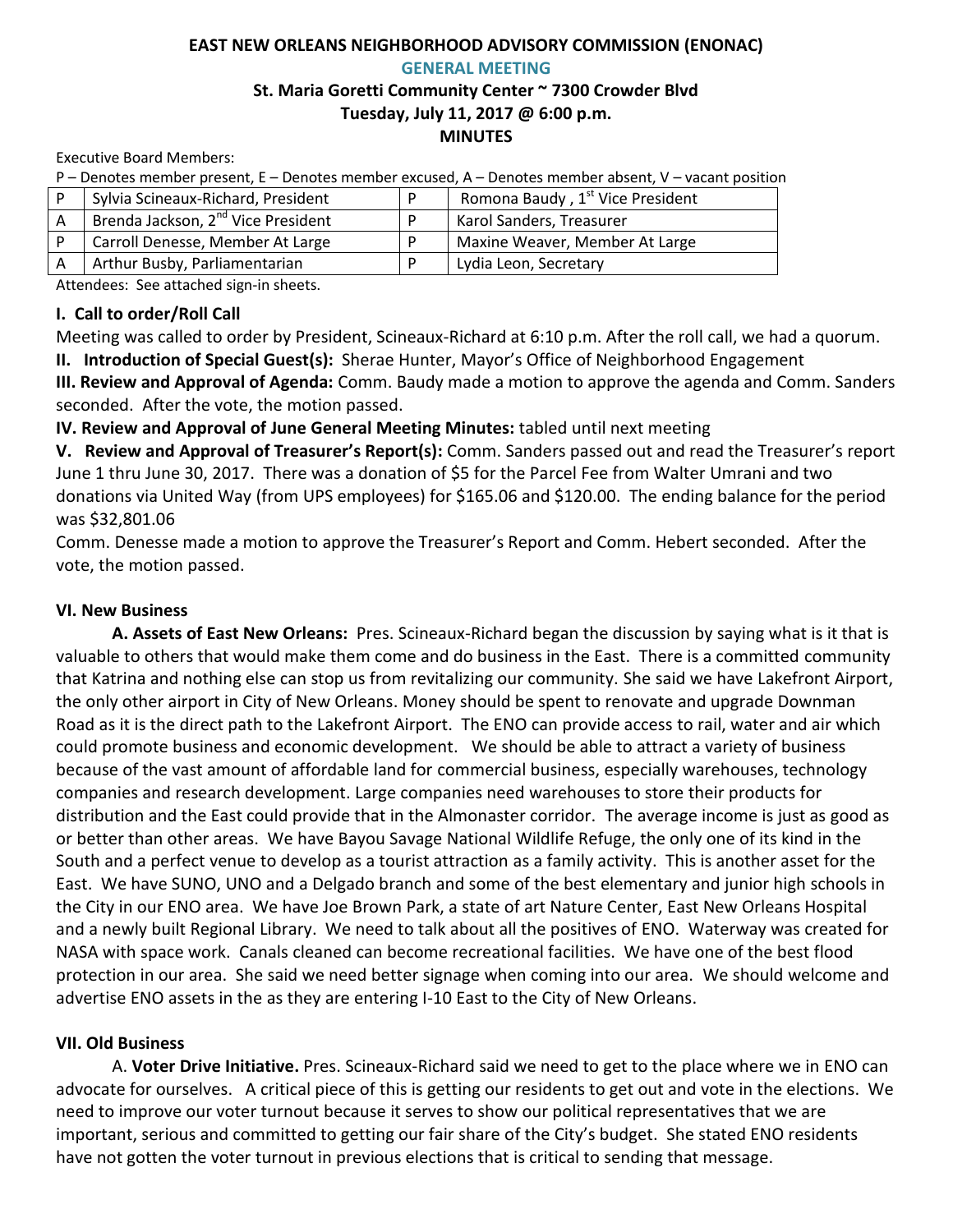1. **Objectives**: Pres. Scineaux-Richard said that one objective would be how to get residents to register to vote and turn out for the elections. Develop and pass out voter information cards make signs or flyers to encourage the vote. Maybe get block captains in each subdivision to get residents to sign up to vote. We can have a Voter registration drive and tell them the importance of getting out to vote. Resident, Gerald Hampton suggested trying to communicate to the residents about issues that affect the East and then coming out to vote. He said try to get them to participate in the civic issues that affect their community. Ms. Editha Amacker suggests that signs that advertise the date of the election. She also said we should concentrate on the registered voters and work on the ones who are not going out to vote. Maybe encourage the elder and our qualified youth to get out to vote. Maybe the elders don't understand how they can vote by mail. We should also compile and make available a list of polling places and times so everyone will know where to vote.

B. **Master Plan Amendments:** Ms. Amacker said that the City Council Master Plan meeting was Monday, July 10 at 10am at City Council Chambers. There was a diagram presented that was incorrect and the Council /CPC was asked to change it. It showed a 'heavy poverty track' which is mostly commercial area. This is the same chart shown approximately 6-7 years ago and they were told at that time the information was incorrect. Scineaux-Richard will look into why this faulty information has not been corrected.

Comm. Hebert talked about there being three (3) community centers in the East – one on Crowder, one at Joe Brown and one on Chef which are beautiful. Some are not being used because not fully redone since Katrina.

Ms. Amacker said that there was a section on opportunity spots – only one in the East. She said we need to look at the size of the area and demographics to help people looking for development. She said to look at the Plaza site and going back toward Downman. This is good but should not be the only area involved. Michoud area should also be looked at and also the Industrial Canal area. She said the meeting to take public comments on July 27 is when voting on amendments at City Council Chambers will take place. The meeting starts at 10am. The Amendments for parks are already in place and it seems that the amendments will be put in the Master Plan. We can advocate for our request and tell the City what we want them to do. We need to continue these issues after the Master Plan is settled. The next thing occurring is to request funding for our changes, i.e., the parks.

#### **VIII. Announcements**

A. Entergy Supplemental Application: Monique Harding spoke about Entergy having a second smaller facility proposed and asked the City to pick one. The deadline is October 31, 2017 for City Council to decide. There is no voice from the community once the choice is made. She said we should come out and talk at City Council Chambers meeting on Wednesday, July 26, 2017 at 10am. Entergy's profit will be about 11%. She asked everyone to contact City Council members and urge them to establish a fair process for New Orleans residents to have a voice in the decision on Entergy's proposed project. Alex Dunn from Entergy, a district manager, said there is no guaranteed profit of 11%. He said residents need to attend the public meetings to get the correct information. The 11% is an estimated profit and not guaranteed profit.

#### **IX. Community Info**

A. **Royal Brewery of New Orleans:** Owners Mandy & Raymond Pumilla said that they are located at 7366 Townsend Place off Morrison, near Lakefront Airport. They had a grand opening and 1500 people attended. They came here to invite NOE residents to their business. They chose ENO after looking at uptown and other areas of the city and chose our community . They are happy to be a part of NOE community. They said that they also do tours, parties, etc.

B. Sewerage & Water Board is having a neighborhood information meeting to discuss the status of drainage improvements on Florida Avenue from Mazant Street to St. Ferdinand St. on July 20 at 6pm at St. Mary of the Angels Church, 3501 N. Miro St.